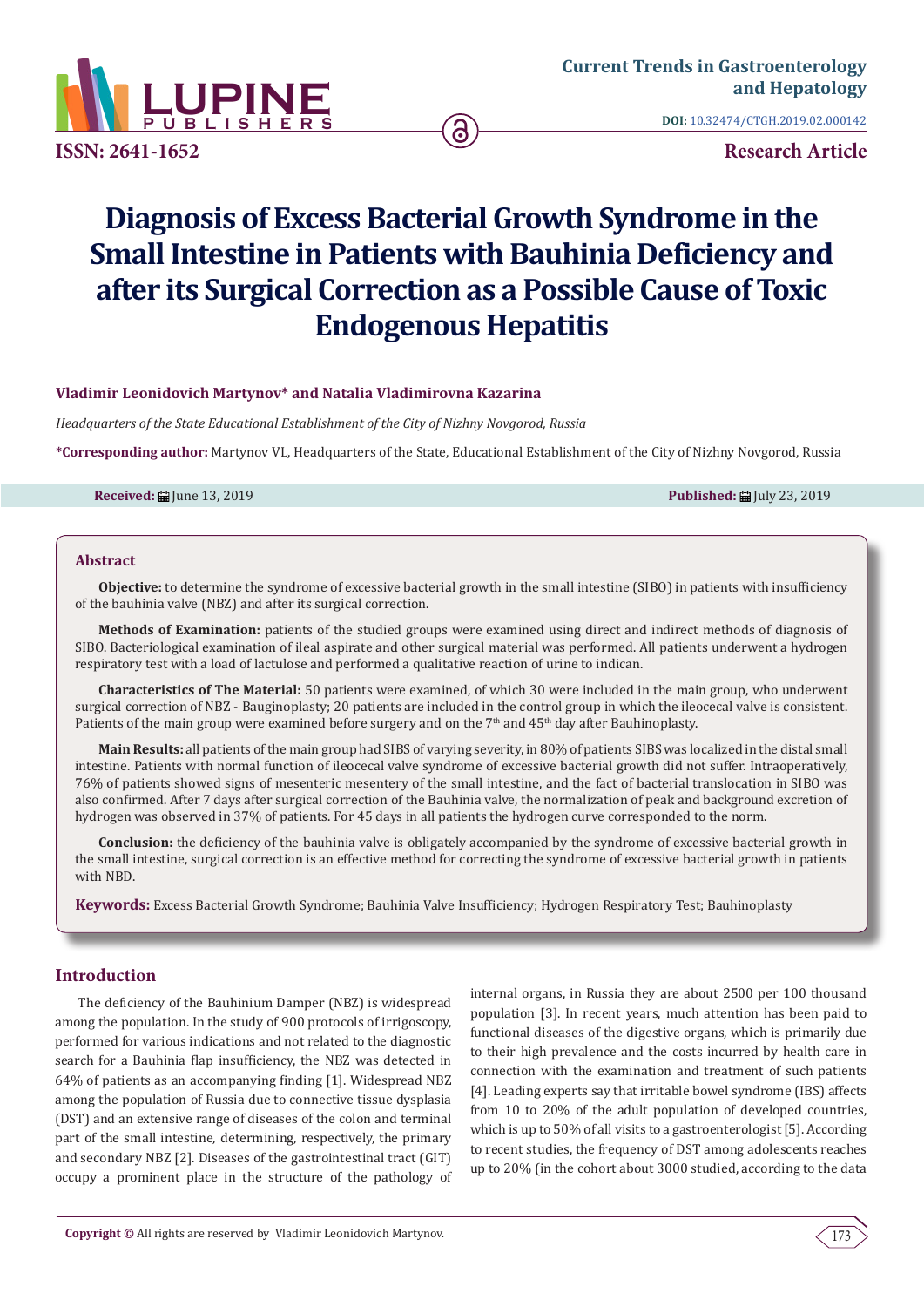of Professor Nechaeva GI and 8.5% in a sample of 400 adults [6]. According to our data [1,2] classical appendectomy, and even more so appendectomy with technical difficulties and appendectomy under conditions of a complicated course of acute appendicitis, can lead to an insolvency of the bauhinia valve. The fact of intimate anatomical and functional proximity of the valve structures of the ileocecal junction and appendix is undeniable. Appendectomy destroys these connections and leads to the development of secondary acquired NBZ. Many authors [7-9] admit the fact of ascending retrograde infection of the small intestinal mucosa at NBD. A pathological condition in which the titer of microorganisms in the mucous membrane of the small intestine exceeds 105 CFU / ml, or colonization of the colonic flora occurs, has been called Small Bacterial Overgrowth Syndrome (SIBO).

SIBR is a pathological condition that develops as a result of bacterial contamination of the small intestine by various microflora and is accompanied by functional disorders of the digestive conveyor [10,11]. Direct evidence of the occurrence of SIBR in case of the failure of the Bauhinia Damper (NBZ) is the experience of Larry S Miller [9]. In a clinical experiment, the author modeled the ileocecal valve insufficiency by placing a 4-lumen probe behind the lips of the bauhinia valve in the direction of the ileum of 19 healthy volunteers during a colonoscopy. 1 month after the manipulation with the help of the hydrogen breathing test, all the subjects under study revealed a syndrome of excessive bacterial growth of the small intestine. Thus, by virtually destroying the Bauhinia flap, the author achieved the emergence of SIBR from volunteers. Currently, SIBO is recognized as a key pathogenetic mechanism in the development and persistence of many diseases of the digestive tract and associated extra-digestive conditions (bronchial asthma, dermatological atopy, diabetes, autoimmune allergic conditions, arthritis, obligate precancerous conditions, etc.). The actual prevalence of SIBO is unknown today. Clinically, this pathological condition is poorly diagnosable due to the nonspecificity of its symptoms, which are often attributed to the main disease that causes SIBO [12]. In fact, SIBO is extremely common in the presence of one or more predisposing pathological conditions. Thus, Ardatskaya MD [8] indicates that the frequency of detection of excessive bacterial growth in the small intestine in various diseases (chronic gastritis, peptic ulcer, chronic cholecystitis, pathology of the hepatobiliary system, inflammatory and other intestinal diseases (in tons. irritable bowel syndrome), scleroderma, neuropathy (as a complication of diabetes mellitus), the effects of surgery, etc.) is 40-99%. The results of the last metaanalysis [13], which included 11 studies, showed that pathological respiratory tests are much more frequently recorded in patients with IBS than in healthy individuals (OR =  $4.46$ ; 95% CI =  $1.69$  -11, 80). Similar results were achieved in the second meta-analysis, published a year later, - pathological test results were significantly more frequent in patients with IBS: odds ratio (OR) 4.46, 95% confidence interval (CI) 1.69-11.80. At the same time, taking into account age and gender showed an even more significant result (OSH 9.64, 95% CI 4.26-21.82. According to the literature, the problem of SIBR is currently a purely therapeutic one. Treatment of bacterial overgrowth syndrome in the small intestine provides for the treatment of the underlying disease, replacement therapy for malabsorption syndrome and antibacterial therapy [14,10]. The main group of drugs used for SIBR is intraintestinal antibiotics [15- 17]. It should be recognized that in the absence of an impact on the cause, successful pathogenetic treatment is temporary, which is confirmed by the example of rifaximin therapy. The frequency of recurrence of SIBR after effective therapy with rifaximin reached 44% after 9 months [18]. Many authors [10,19] separately stop at an obvious conclusion - the prediction of the SIBR and the risk of its recurrence after successful antibiotic therapy depends primarily on the therapeutic effect on the primary background disease that has contributed to the contamination of the small intestine [18,20] rightly points out that the recurrence of SIBO in the event of persisting predisposing causes often leads to a chronic process and a complex, and sometimes impossible, conservative correction.

Thus, we have not encountered literary data that would describe etiotropic therapy. In our opinion, the problem of SIBO in patients with functional pathology of the gastrointestinal tract in many cases is due to damage to a specific anatomical structure, namely, the Bauhinia valve, which is a surgical problem. We have not met domestic studies on the etiotropic effect on the syndrome of excessive bacterial growth in patients with proven deficiency of the bauhinia valve. The few foreign works [7,9] are devoted only to the statement of the fact that there is a SIBR at the NBZ. The purpose of the study is to determine the syndrome of excessive bacterial growth of the small intestine in patients with proven insufficiency of the bauhinia valve and after its surgical correction. Materials and methods. The study was conducted on the basis of the surgical department of the city hospital "Nizhny Novgorod City Clinical Hospital No. 12" in the period from September 2014 to December 2014. The main group included 20 patients (16 women, 8 men, age from 23 to 57 years) with proven by the results of irrigoscopy the insufficiency of the bauhinia valve. All patients of the main group performed Bauginoplasty according to the methods of prof. Martynova V.L. A control group of 20 patients was also formed (11 women, 9 men, age from 28 to 49 years), who underwent an irrigoscopy in order to diagnose diseases of the large intestine, according to the results of which the ileo-cecal valve turned out to be wealthy. Simultaneously, patients of the main group underwent appendectomy. The removed vermiform process was sent for histological examination. In the case of intraoperative diagnosis of mesenteric mesentery of the ileum, the altered lymph node was resected, a back seed from a section of the lymph node was performed, and his histological examination was performed. Preparation for irrigoscopy was carried out for two days and consisted in the prohibition of food intake containing slags, in the formulation of high enemas with a total volume of 1.5 to 3 liters 3-4 times a day. It is imperative to thoroughly empty the cecum from the intestinal contents, since its presence in the form of an embossed mass may prevent the radiopaque substance from passing into the ileum with the failure of the bauhinia valve. This can lead to a false negative conclusion. The taut intestine must be filled with a radiopaque substance. Repeated X-ray examination after a bowel movement is fundamentally important, since during

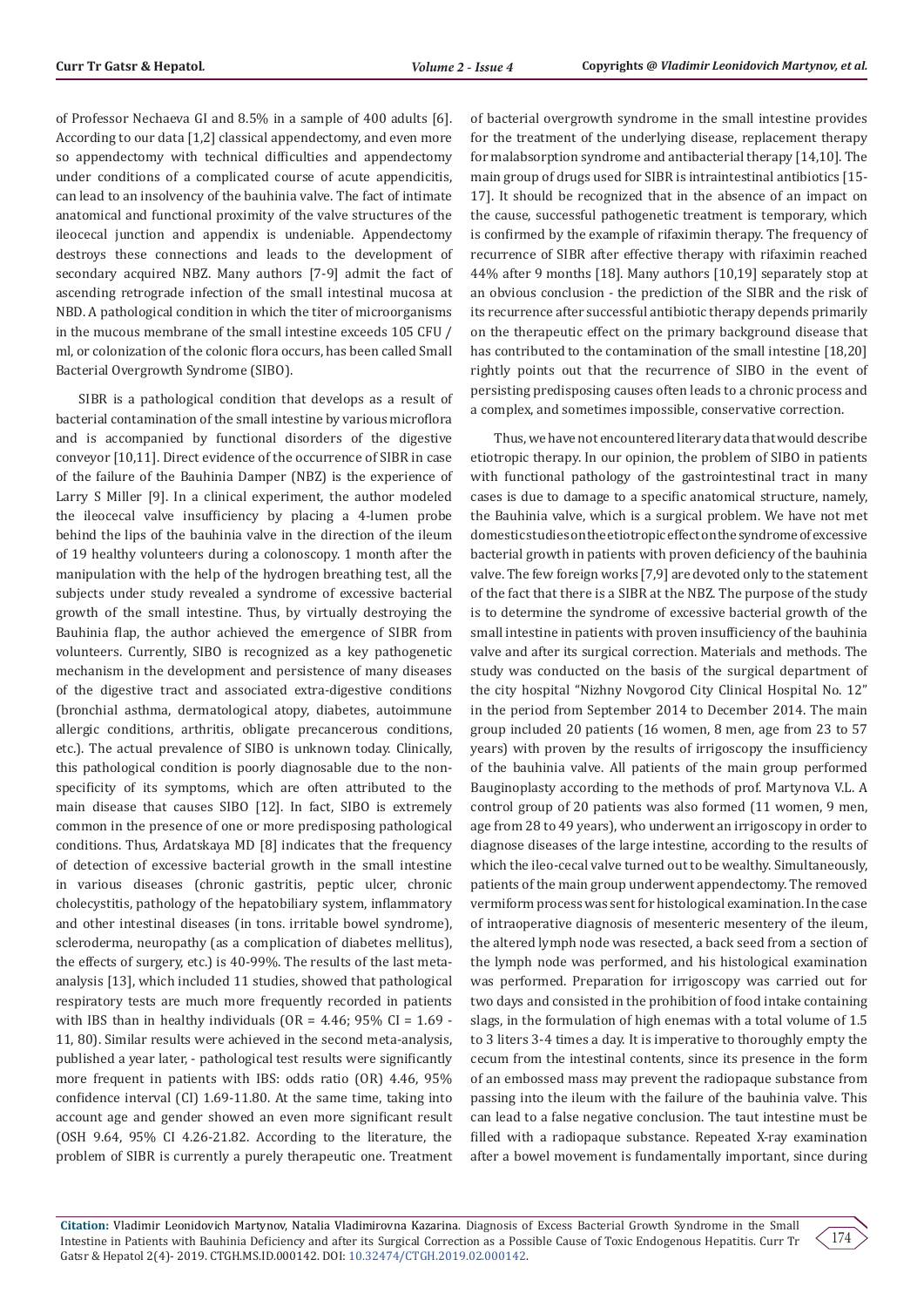bowel movement a maximum pressure is created in the intestine, which, if the ileocecal locking apparatus fails, will be accompanied by a pronounced reflux of the radiopaque substance into the ileum (Figure 1). We performed intraoperative digital diagnostics of the failure of the bauhinia valve. Normally, the gap of the thin-colic transition is no more than 2cm and does not miss the first finger of the surgeon's left hand. In the NBZ environment, on average, this transition has a diameter of 3.3-5.4cm, which determines the almost unhindered passage of 1 finger of the left hand (so conveniently) by the surgeon into the ileum. The technique consists in the following: after extracting the ileocecal angle from the right ileal fossa, the surgeon 1 finger of the left hand brings the lateral wall of the ascending colon, opposite the ileocecal anastomosis, closer to this anastomosis and tries to insert it and the finger into the ileum. With its introduction into the ileum, in our opinion, the diagnosis of NBZ is established (Figure 2). If it is impossible to perform this manipulation, the diagnosis of the NBZ can be rejected. Direct intraoperative diagnostic method for small intestine SIBR is a bacteriological examination of aspirate of the intraluminal and mucosal contents of the distal ileum (Figure 3(a)). The technique of material sampling is as follows: 20cm proximal to the ileocecal junction after isolation of the 10-cm long loop of the ileum with a length of 10cm by ileum intestinal tissue, the lumen puncture is performed. The needle is held obliquely relative to the intestinal wall, 10 ml of sterile physiological NaCl solution is injected into the intestinal cavity.



**Figure 1:** Throwing barium into the ileum with irrigoscopy.



**Figure 2:** The first finger of the left hand of the surgeon with the lateral wall of the ascending colon is inserted into the ileum. Intraoperative digital diagnosis NBZ installed.



**Figure 3(a):** Intraoperative sampling of the intraluminal and mucosal contents of the distal ileum followed by bacteriological examination.



**Figure 3(b):** Results of excretion of  $H_2$  in patients of the main group before surgery.

The exposure is maintained for 5 minutes, the contents of the isolated ileum are aspirated, until the needle passes through the mucous layer of the intestine, the needle is removed. The puncture site is peritonized. Aspirate is sent for bacteriological examination. Indirect techniques included the determination of urinary indican (by the method of Obermeyer) before the operation and on the  $7<sup>th</sup>$ and 45th day after bauginoplasty; hydrogen respiratory test (VDT) with a lactulose load, which was carried out using a Gastrolyser apparatus before the operation and on the 7th and 45th day after the operation. A preoperative study of patients with NBZ using these techniques was performed prior to the radiopaque examination of the intestine, or 4 weeks after irrigoscopy. Patients of the main group did not receive antibiotic therapy in the postoperative period. Preoperative preparation consisted of 3-fold cleansing enemas, which could not affect the biocenosis of the small intestine. In order to determine the syndrome of excessive bacterial growth in the patients of the control group, indirect diagnostic methods were carried out, which included the determination of urine indican (by the method of Obermeier) and VDT with a load of lactulose, performed using a Gastrolyser apparatus. The study preceded the irrigoscopy. Preparation of patients for VDT with lactulose was carried out according to the method proposed by

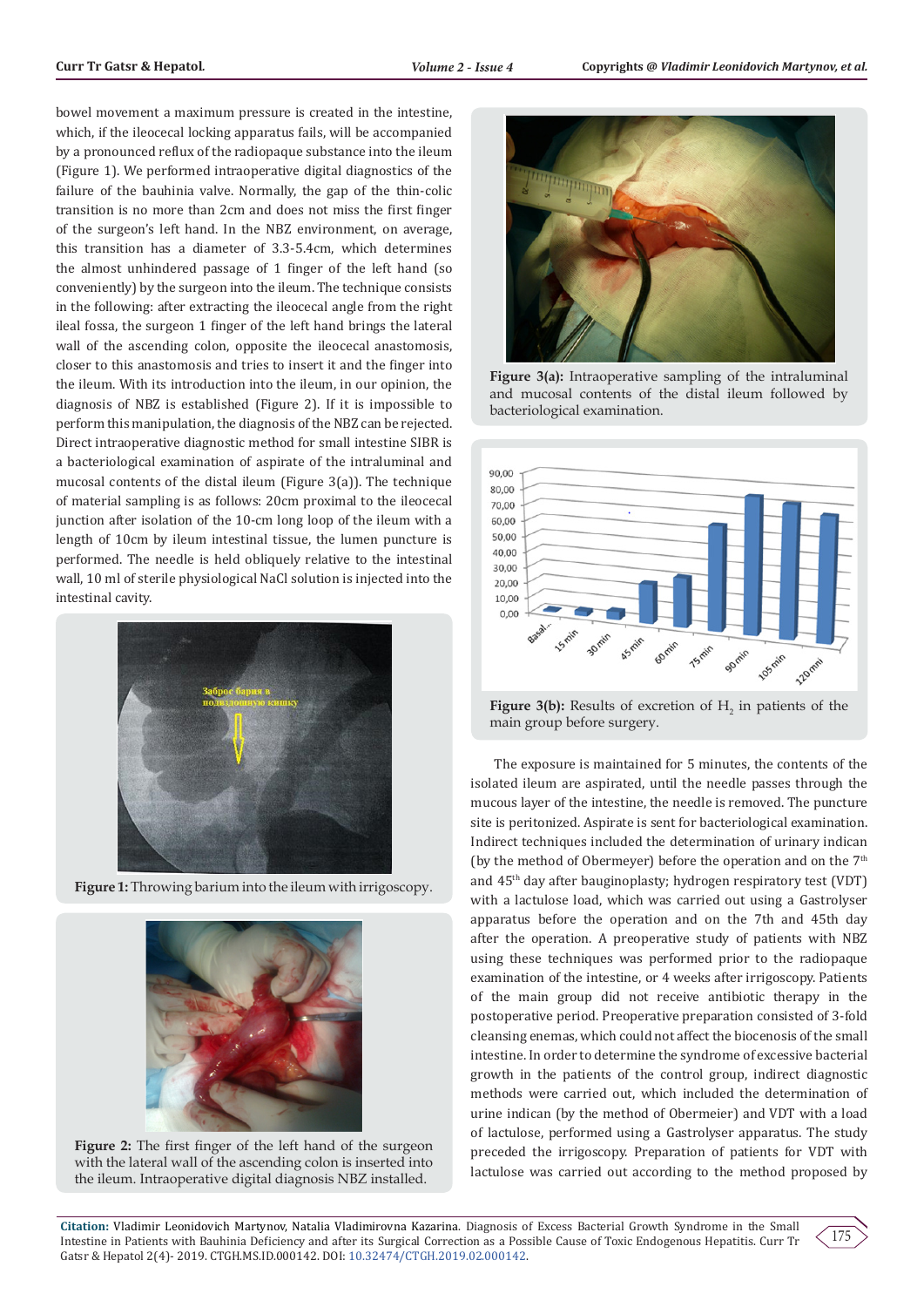[21]. The diagnostic criterion for the presence of SIBS in patients was an increase in H2 excretion after exercise in the period from 0 to 60 min by 10 ppm (in the absence of abdominal symptoms after lactulose, such as abdominal pain, rumbling, flatulence, diarrhea) and 5 ppm (in the presence of abdominal symptoms). The group included patients with basal secretion of hydrogen up to 5ppm. It was carried out using statistics.

# **Results and Discussion**

Postoperative complications in the patients of the main group were not observed. The proposed preoperative irrigoscopy. It was confirmed that a chronic inflammatory catarrhal was observed in all 20 cases. Intraoperative mesadenitis was detected in 16 patients of the main group. It has been shown that there has been no clear link between the cortical and cerebral layers. The following is the result: E. coli hemolytic was determined in 9 cases (104 CFU / ml), St. aureus - in 7 cases (103-4 CFU / ml). It has been taken for 20 patients who have been diagnosed in the biocenosis. The spectrum of microorganisms is determined by the following microorganisms: E. coli hemolytic was determined in 10 patients (105-107 CFU / ml), St. aureus - in 6 patients (106-108 CFU / ml), C. albicans in 4 patients (105-109 CFU / ml). The sown flora is identical. Bauginoplasty (BP) according to the results of the patient's patient's life cycle (Figure 3(b)), the colony peak at  $90<sup>th</sup>$  minute) (Table 1).

| Criteria                                                      | <b>Number of Patients</b> |  |  |  |
|---------------------------------------------------------------|---------------------------|--|--|--|
| The degree of SIBR of the small intestine (Mechetina TA) [26] |                           |  |  |  |
| degree: increase by 20-50 ppm                                 | 4                         |  |  |  |
| degree: increase by 50-100 ppm                                | 14                        |  |  |  |
| degree: increase by 100 ppm and more                          | 2                         |  |  |  |
| Localization of SIBR (Gabrielli M) [18]                       |                           |  |  |  |
| proximal SIBR                                                 | 2                         |  |  |  |
| distal SIBR                                                   | 14                        |  |  |  |
| Total, SIBR                                                   | 4                         |  |  |  |

**Table 1:** The distribution of patients in the main group (n = 20).

# **Mean Excretion of Hydrogen in The Main Group Before BP (N=20)**

The determination of urinary indican in patients of the main group before surgical correction gave positive results in 16 cases (Table 2). The presence of an insignificant (1 degree - increase up to 50 ppm) distal syndrome of excessive bacterial growth in 4 patients in whom urine indican was negative may indicate a lack of sensitivity of this screening test compared to VDT.

**Table 2:** The results of the determination of indican urine with varying degrees of SIBR.

| The Degree of SIBR Of the Small<br>Intestine (Mechetina TA) [26] | Urine Indican (According to<br>Obermeier)                   |
|------------------------------------------------------------------|-------------------------------------------------------------|
| 1 degree: increase by 20-50 ppm                                  | "Negative" (less than 100 mg / ml<br>in the blood)          |
| 2 degree: increase by 50-100 ppm                                 | "Positive" (more than 100 mg / ml<br>in the blood)          |
| 3 degree: increase by 100 ppm                                    | and more "Positive" (more than<br>100 mg / ml in the blood) |

# **Mean excretion of hydrogen on the 7th day after BP (n=20)**

On the  $7<sup>th</sup>$  and  $45<sup>th</sup>$  days of the postoperative period, in the absence of antibiotic therapy, indican urine in all operated patients (n = 20) was negative. According to the results of VDT with lactulose load in patients of the main group on the  $7<sup>th</sup>$  day after the Bauginoplasty (BP) (Figure 4), all of the patients underwent a significant reduction in the amount of hydrogen released, while the lactulose passage through the intestines normalized (the large intestinal peak is determined at 75 minute).



**Figure 4:** Results of  $H_2$  excretion in patients of the main group on the 7<sup>th</sup> day after surgery.

# **Mean hydrogen excretion on the 45th day after BP (n=20)**



**Figure 5:** Results of  $H_2$  excretion in patients of the main group on the 45<sup>th</sup> day after surgery.



**Figure 6:** Results of  $H_2$  excretion in control group patients.

**Citation:** Vladimir Leonidovich Martynov, Natalia Vladimirovna Kazarina. Diagnosis of Excess Bacterial Growth Syndrome in the Small Intestine in Patients with Bauhinia Deficiency and after its Surgical Correction as a Possible Cause of Toxic Endogenous Hepatitis. Curr Tr Gatsr & Hepatol 2(4)- 2019. CTGH.MS.ID.000142. DOI: [10.32474/CTGH.2019.02.000142](http://dx.doi.org/10.32474/CTGH.2019.02.000142).

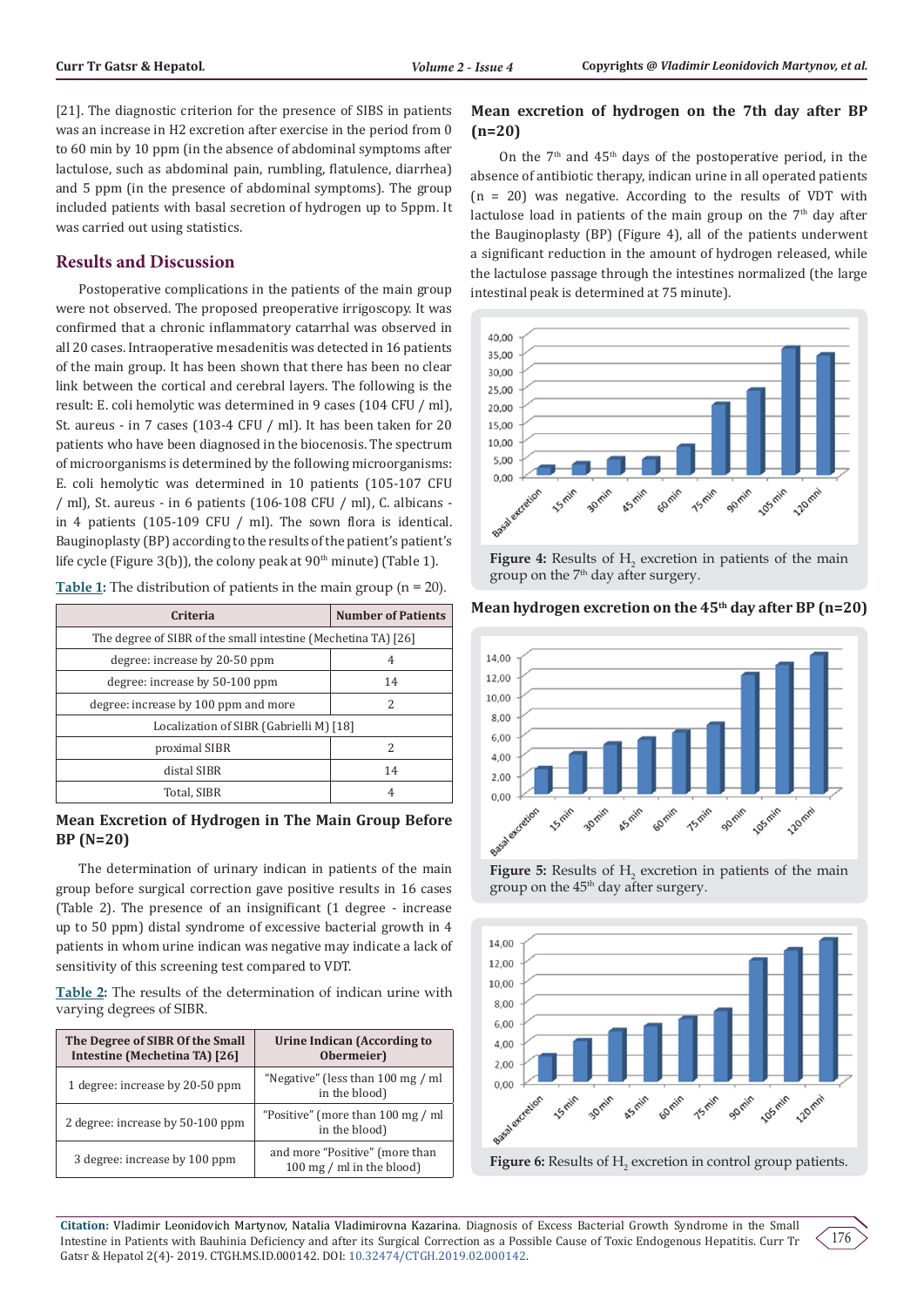On the 45th day after Bauginoplasty, VDT corresponded to the norm in all patients (Figure 5). Results of H2 excretion in patients of the main group on the 45th day after the operation. The urine index in the control group of patients with the proven consistency of the bauhinia valve was confirmed with an irrigoscopy. The results of the hydrogen respiratory test in the control group (Figure 6) did not differ from the normal values described in the literature [22].

# **Average Hydrogen Excretion in The Control Group (N=20)**

(Figure 6) Results of excretion of H2 in patients of the control group. Our studies confirm the presence of small intestine SIBR in patients with NBZ, which is consistent with the data of foreign authors [7,9] and fits into the logic of colonic reflux pathogenesis in the small intestine. On the reliability of the data in this study cannot speak. However, an obvious difference is found in the results of VDT in patients of the compared groups: a significant decrease in the concentration of hydrogen released after the operational benefit (Figure 7). The first facts obtained objectively indicate the effectiveness of Bauginoplasty, the positive clinical results of which we observed in 500 operated patients with NBZ [2]. (Figure

7) Comparative characteristics of H2 excretion in patients of the control and main groups before and after bauginoplasty. The results of the bacteriological examination of the ileum aspirate of patients with NBZ confirm the presence of SIBR detected by HTD with a load of lactulose. At the same time, a correspondence was established between the degree of SIBR (according to the results of VDT) and the degree of contamination of ileal aspirate (Table 3). This is consistent with the data of E Mendoza [21], which established the sensitivity (85.7%) and specificity (90.9%) of the hydrogen breath test with lactulose compared with the "gold standard". The determination of indican urine makes it possible to suspect SIBS in patients with a pronounced degree of dissemination of the small intestine (increased H2 excretion above 50 ppm), but not informatively in patients with SIBS grade 1 (elevation of H2 to 50 ppm) compared to VDT. The revealed diagnostic value of this method retains its value as a screening test for small intestine SIBR of 2 and 3 degrees. The phenomena of mesadenitis and the presence of microorganisms in the lymph nodes confirm the translocation of microorganisms through the intestinal wall. The fact of bacterial translocation diagnosed in patients with SIBO of the small intestine under NBZ conditions is consistent with the literature data [23-27].



**Figure 7:** Comparative characterization of H2 excretion in patients of the control and main groups before and after biogenetic.

| Table 3: The results of the determination of indican urine with varying degrees of SIBR. |  |  |  |  |
|------------------------------------------------------------------------------------------|--|--|--|--|
|                                                                                          |  |  |  |  |

| The Degree of SIBR (Mechetina TA) (Ppm) | Seediness of Ileal Aspirate (CFU / MI) | <b>Number of Patients</b> |
|-----------------------------------------|----------------------------------------|---------------------------|
| 1 degree                                | to 106                                 |                           |
| 2 degree                                | 107                                    | 14                        |
| 3 degree                                | to 108-9                               |                           |

#### **Findings**

**a)** Patients with a normally functioning ileocecal valve are not predisposed to the formation of a distal SIBO.

**b)** SIBR is obligately associated with the NBZ and determines the process of bacterial translocation.

**c)** A positive qualitative reaction of urine to indican indicates that the patient has a SIBO of the 2<sup>nd</sup> degree and higher.

**d)** SIBO was determined in 20 (100%) patients with NBZ: 1 degree - in 4 (20%) patients; Grade 2 in 14 (70%) patients; Grade 3 in 2 (10%) patients;

**e)** On the 7<sup>th</sup> day after Bauginoplasty, SIBR Grade 1 was determined in 8 (40%) patients, and in 12 (60%) operated patients, data for SIBO were not revealed according to the results of VDT;